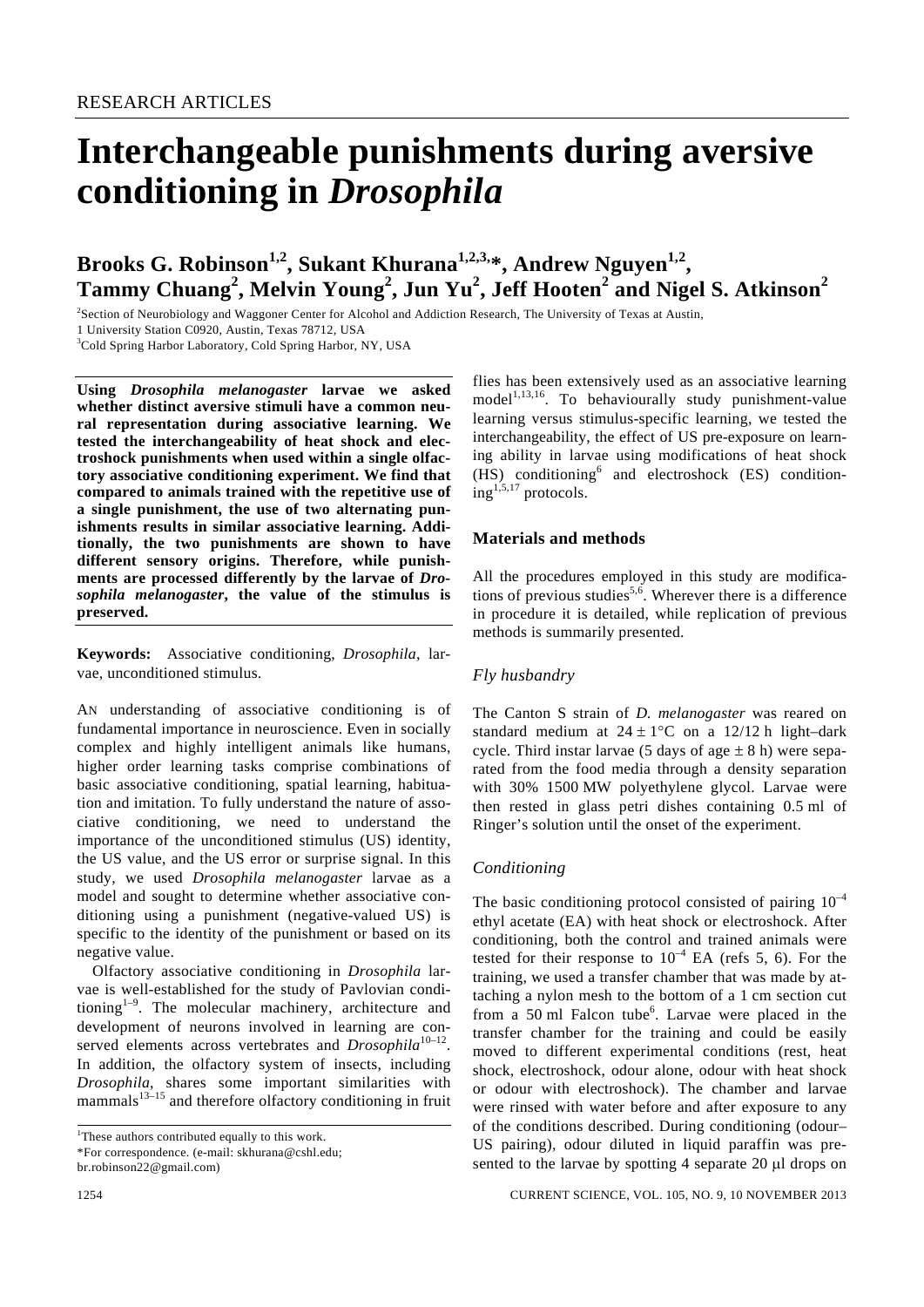the surface of a 4.5 cm petri dish and then placing this as a cover of the transfer chamber. For heat shock presentation, a 10 cm glass petri dish containing 20 ml of 0.5% agar was placed on a heat block and allowed to reach a final agar surface temperature of 41°C (heat block set at 43°C). For electroshock presentation, 20 ml of 0.5% agar containing 20 mM lithium chloride was poured into 10 cm glass petri dishes and two metal plates were fastened to the edges of the dish<sup>5</sup>. We used a 120 V alternate current electroshock with a frequency of 60 Hz so that larvae received a shock of 1 V/mm. For all heat shock and electroshock conditioning trials, the odour alone was exposed to the larvae first for 15 sec. Subsequently US was added and the odour and US were presented for 15 sec simultaneously. Then the odour was removed and US was present alone for 15 sec. This resulted in 30 sec exposures of both the odour and US, but with the last 15 sec of odour exposure overlapping with the first 15 sec of US exposure. Following conditioning trials, the transfer chamber was returned to a rest plate. We tested all of the stimuli alone as control groups (see Figure 1), but because none of the controls significantly changed the odour response index we used an unpaired conditioned stimulus (CS)–US group as the control for all the conditioning experiments.

# *Olfactory testing*

Olfactory testing was done using 15 cm petri dishes filled with  $\sim$  15 ml of 2% agar as described previously<sup>6</sup>. Immediately following the cessation of the training or control procedures, approximately 30 larvae were placed at the centre of a plate. On one side of the plate 3 cm from the edge, 20 μl of odourant diluted in liquid paraffin was placed onto a 0.4 cm diameter filter paper disc. Diametrically opposite to this, liquid paraffin was placed on a filter disc. At the end of 3 min, the number of larvae in a 4 cm diameter zone surrounding the odour as well as the odour half of the plate were noted as well as the total number of larvae on the plate. The response index was calculated as the fraction of larvae on the plate that were in the odour zone:

 Response index = Larvae in odour zone/ total participating larvae.

All of our results are presented as differences in response index. Because the odour used for training is attractive to the larvae and the unconditioned stimuli are aversive, learning is seen as a decrease in response index.

 Odourants for olfactory response measurements were prepared by diluting high-purity stock chemicals (99+%) in odourless liquid paraffin. Ethyl acetate (Fisher Scientific E145-1) and liquid paraffin (Acros Organics AC17140-0010) were all obtained from Fisher Scientific.

#### *Heat avoidance assay*

We assayed the larvae for their response to an aversive heat stimulus in a manner adapted from another study<sup>18</sup>, and employed in our previous work $19,20$ . A glass petri dish filled with 20 ml of 1% agar was placed so that one half of the plate was resting on a heat block set at 43°C, whereas the other half was not. This created a heat gradient across the dish. Larvae were placed in the middle of this dish and we recorded the number of larvae on each half of the plate every minute for a total of 6 min. The heat-avoidance index was calculated as

Heat-avoidance index  $=$  (No. of larvae on cool side  $-$ No. of larvae on heated side)/Total no. of larvae.

## *Statistics and data analysis*

The number of experiments is indicated in the results section and the figure legends. Values presented throughout the study are mean and the error bars presented are the standard error of the mean (SEM). For multiple comparisons, we ran an ANOVA with Bonferroni post-hoc tests where significance was indicated. An '\*' is used to indicate  $P < 0.05$  significance.

#### **Results**

We used two US – heat and electroshock, and a CS – EA, to explore the role of US in associative conditioning. The behavioural experiments in this study use many combinations of the two US combined with CS to produce learning. We therefore initially tested the necessary unpaired controls of the stimuli to ensure that our results were indeed representative of learning.

#### *Unpaired, the CS and US do not affect behaviour*

In flies, it has been shown that exposure to CS alone or exposure to a high-intensity US alone can alter the response of larvae to an olfactory stimulus<sup>21–23</sup>. We have previously established that for heat shock and electroshock conditioning, US and CS alone, if presented for a brief duration do not reduce the olfactory response<sup>5,6</sup>. However, because of slight changes in the protocol for this study and the use of two US, we re-explored this issue. For all cases in which CS or US was presented alone or in an unpaired manner, the response indices were statistically indistinguishable from naïve larvae (Figure 1 *a*). For the unpaired controls, larvae were exposed to eight cycles of heat shock, eight cycles of electroshock, or eight cycles of alternating heat and electroshock. These presentations were interspersed with eight cycles of odour so that 4 min separated the presentation of a US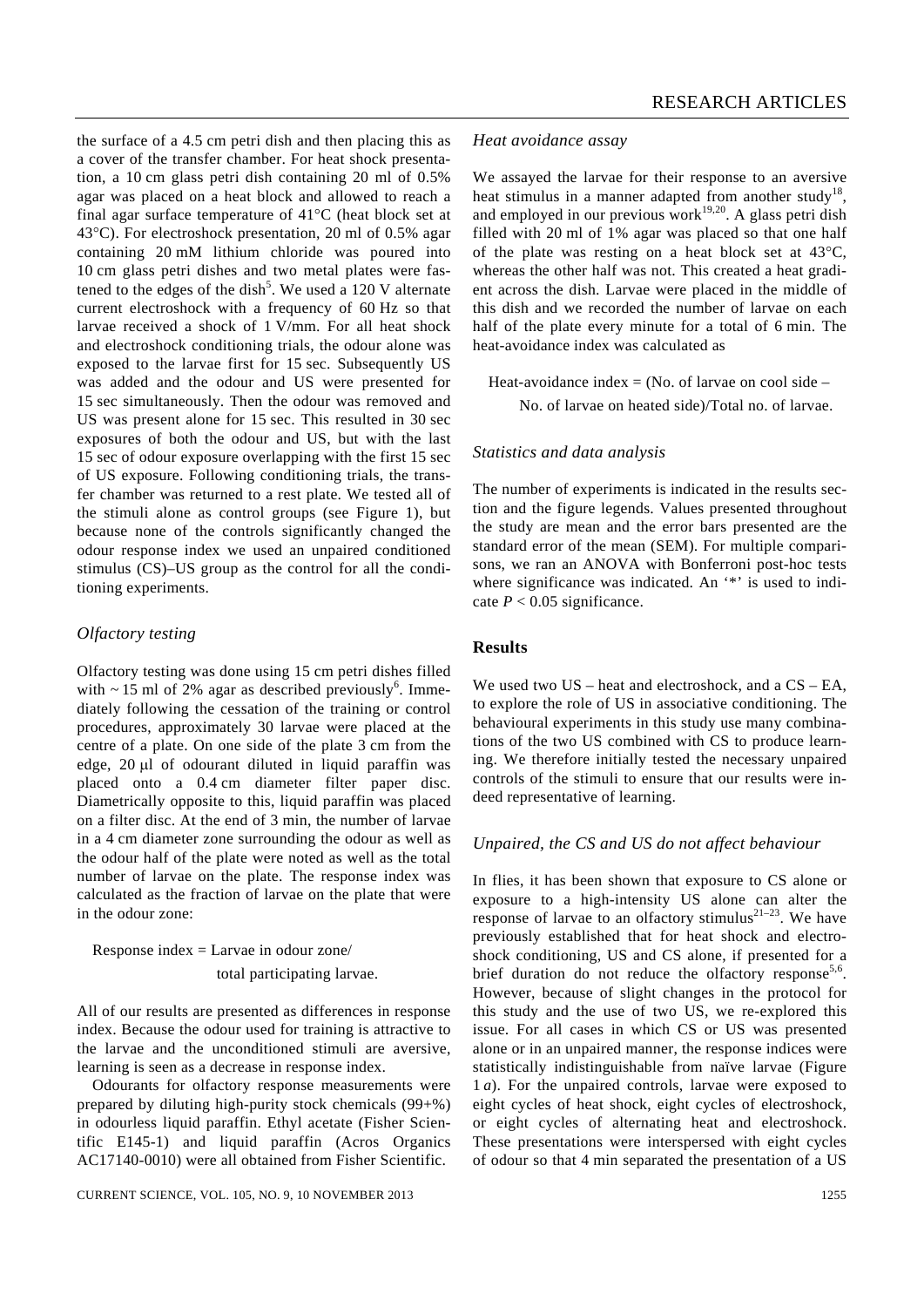

**Figure 1.** *a*, All unconditioned groups show similar response indices. In this study, we employ a variety of combinations of heat shock (HS) and electroshock (ES) which are both paired with the presentation of an odour to produce associative conditioning. The odour, HS, and ES, stimuli when presented alone, did not reduce the odour response of the larvae. Additionally, two stimuli presented in the same protocol, but unpaired (i.e. their presentation is separated in time) also did not reduce the response of the larvae. Thus, any learning (reduction in odour response) we see in this study is a result of direct association of the odour (CS) and the unconditioned stimulus (US) of heat shock or electroshock (for all comparisons  $P > 0.05$ ;  $N = 8$ ). **b**, In a heat avoidance assay, wild type  $w^{11/8}$  larvae avoid the heat stimulus, whereas *trpa1* mutant larvae actually show a preference for the heat stimulus confirming a deficit in noxious heat sensation. *c*, Larvae with a mutation in the *trpa1* gene show no reduction in response index following heat shock conditioning compared to controls (*P* > 0.05). This mutation however did not affect learning following electroshock conditioning as the ES-trained group had a significantly lower response index than the control ( $P < 0.01$ ). *d*, Wild-type larvae of the same genetic background as the mutant ( $w<sup>1</sup>$ show significantly decreased response indices following both heat shock conditioning and electroshock conditioning compared to controls  $(P < 0.01)$ .

and a CS. Because this treatment did not alter larval behaviour despite the large number of exposures, we chose to use this condition as the control for rest of this study.

# *Two distinct punishments have different sensory origins*

The *trpa1* gene encodes an ion channel known to regulate thermal nociception<sup>24</sup>. We tested larvae with a null mutation in this gene for their ability to learn in both the heat shock and electroshock conditioning assay. The background for this mutant strain is *w<sup>1118</sup>*. As confirmation that the mutation caused a deficiency in thermal sensation, we tested the mutant larvae in a heat-avoidance assay<sup>18,19</sup>. While the wild type  $w^{1118}$  consistently avoided the heated side of the agar plate, *trpa1* mutant larvae actually preferred the heated agar (Figure 1 *b*). As expected, larvae with a mutation in the *trpa1* gene do not learn well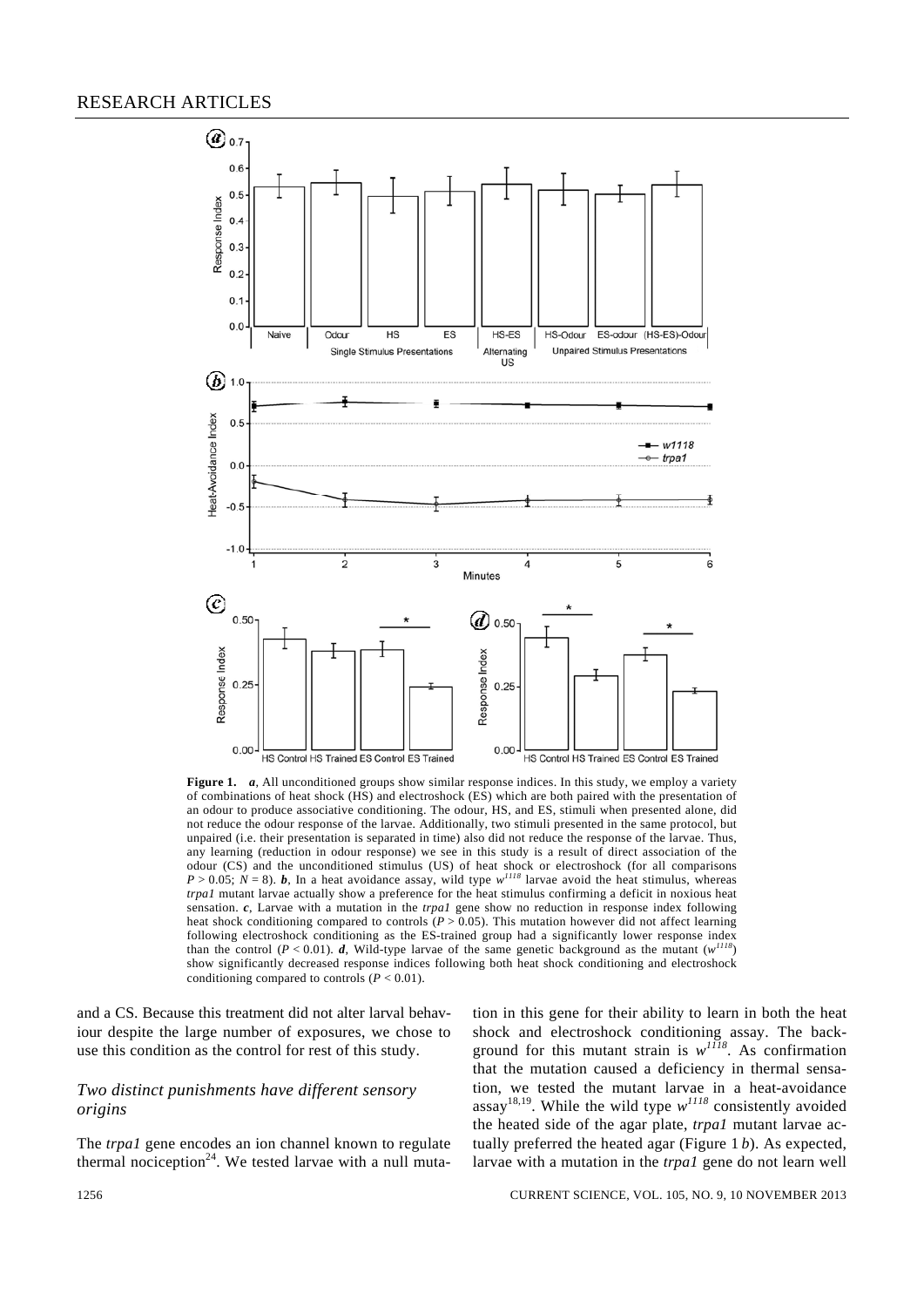

Figure 2. Different US can adequately substitute for each other. *a*, *b*, Two conditioning trials with either US alone significantly decreased the response index compared to the control  $(P < 0.05; N = 8)$ . Performing one heat shock conditioning trial followed by one electroshock conditioning trial (*a*) and vice versa (*b*) also caused a significant reduction in response index compared to the unpaired control conditions ( $P < 0.05$ ;  $N = 8$ ). The reduction in response index resulting from alternating the two US was statistically indistinguishable with the drop caused by the use of either US alone.

in heat shock conditioning; that is, the trained larvae did not have a reduced response index compared to the control group (Figure 1 *c*). However, larvae trained using electroshock conditioning did have a significant reduction in response index indicating that learning was unperturbed (Figure 1 *c*). Larvae of the *w<sup>1118</sup>* background, however, do show reduced odour-response indices when trained with either heat shock or electroshock conditioning (Figure 1 *d*).

## *Alternating two aversive US produces learning equivalent to either US alone*

We next asked how alternating presentations of two distinct US – heat shock and electroshock – affected learning compared to the use of a single US. In this experiment we used an 8-min inter-trial interval. The alternating groups were presented with one heat shock and one electroshock (Figure 2 *a*) or one electroshock and

CURRENT SCIENCE, VOL. 105, NO. 9, 10 NOVEMBER 2013 1257

one heat shock (Figure  $2b$ ). These alternating groups were each compared with the unpaired control as well as two heat shock trials and two electroshock trials respectively. The use of two US, each presented one time in either order, caused a significant decrease in response index compared to the control group, indicating that learning occurred  $(P < 0.05)$ . The learning produced by either US alone was identical to that produced by alternating the two US (Figure 2).

 In general, repeatedly pairing a single US and CS enhances learning (decreases response indices). We wanted to see if this trend continued when two alternating US were used during training. Therefore, we alternated heat shock and electroshock conditioning for a total of eight conditioning trials (four of each) with an 8-min interval between shocks. We compared the response indices of these larvae to larvae that received eight heat shock conditioning trials and larvae that received eight electroshock conditioning trials (see schematics above the graphs in Figure 3). We observed that repeated rounds of training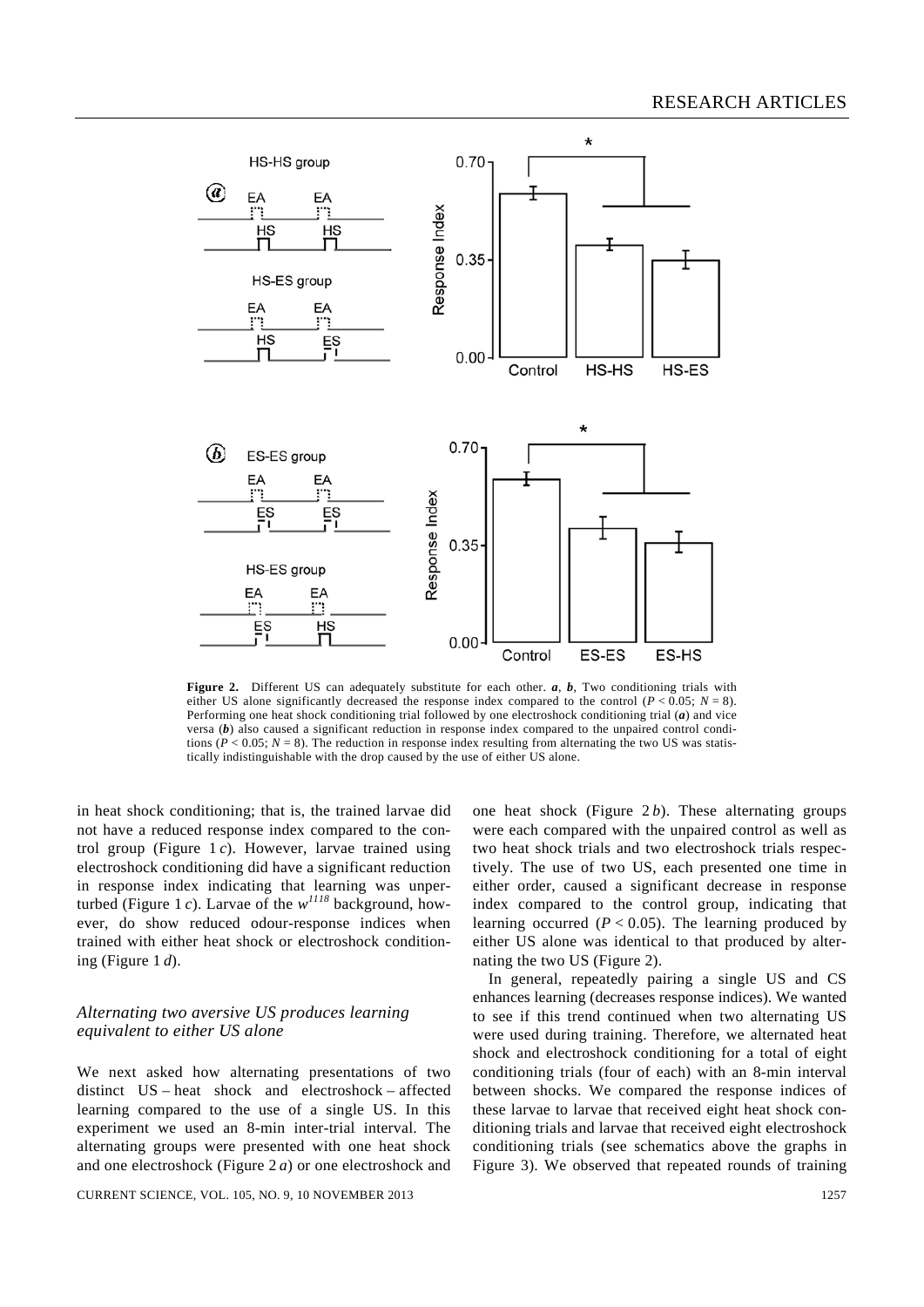# RESEARCH ARTICLES



**Figure 3.** *a*, Alternating heat shock and electroshock conditioning trials for a total of eight trials resulted in a significantly lower response index compared to eight trials of heat shock only (*P* < 0.05;  $N = 8$ ). However, training using alternating heat shocks and electroshocks produced statistically indistinguishable response indices compared to training with electroshock only ( $\vec{P}$  > 0.05; *N* = 8). *b*, Alternating the two US produced a larger reduction in response index compared with either individual US component – four heat shock trials or four electroshock trials (*P* < 0.05; *N* = 8). As depicted in the schematic, these trials were separated by twice the inter-trial interval to mimic the role of each US in the alternating group.

using the alternating US protocol produced learning that was greater than when HS alone was used as US  $(P < 0.05$ ; Figure 3 *a*). The learning produced using alternating US was, however, not significantly different than that produced using only electroshock as US ( $P > 0.05$ ; Figure 3 *a*).

We have previously seen that using more than six trials of heat shock causes heat desensitization in the larvae.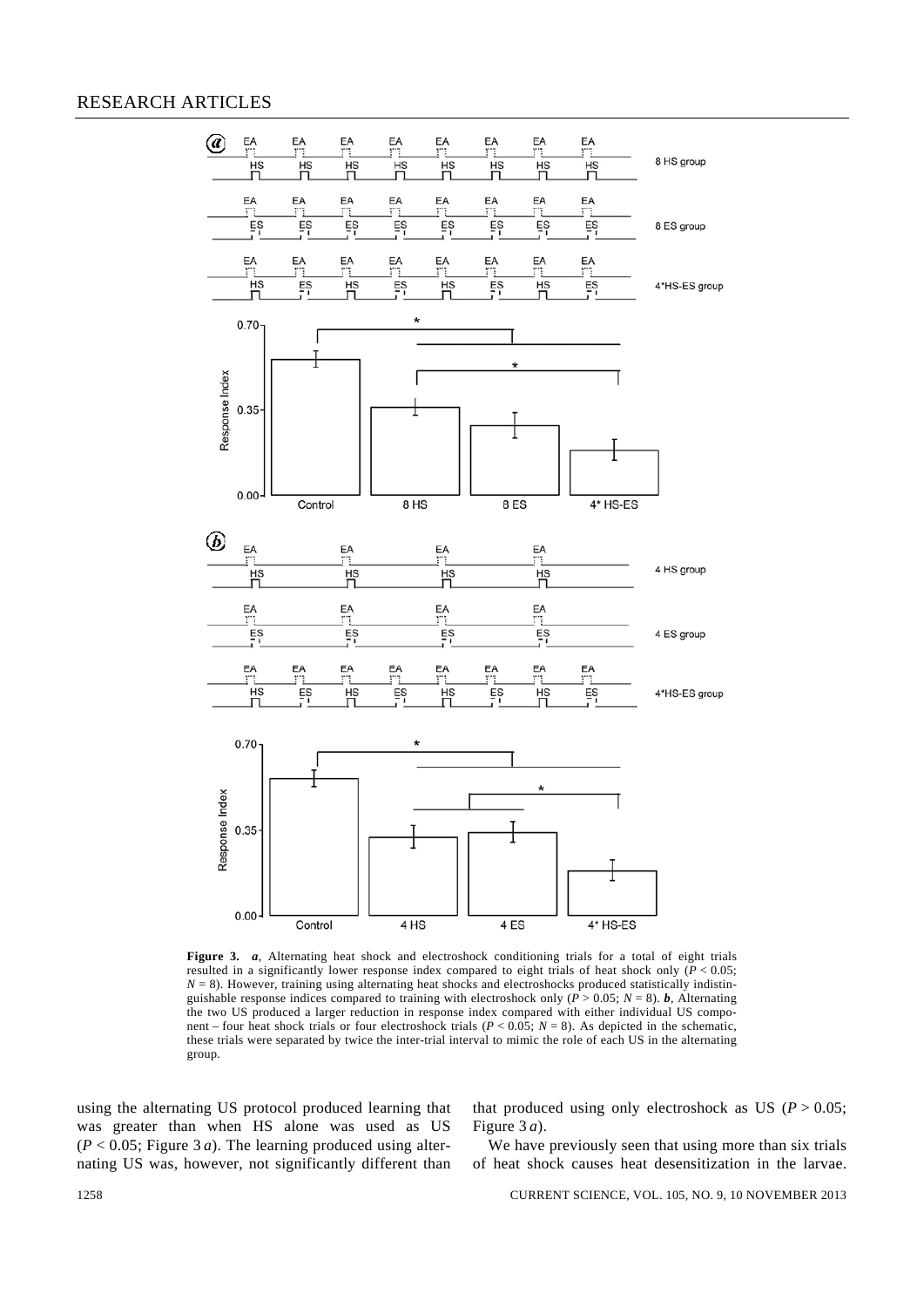

**Figure 4.** *a*, Schematic of experimental protocol. Electroshock pre-exposure increases ES conditioning but heat shock pre-exposure has no effect on conditioning. We exposed larvae to US alone for three trials prior to the onset of conditioning. We tested the larval odour response following two heat shock conditioning trials and four electroshock conditioning trials. There was a significant decrease in response index of all trained groups compared to the controls  $(P < 0.05; N = 8)$ . Heat shock pre-exposure had no effect on learning when  $(b)$  heat shock was used during conditioning  $(P > 0.05, N = 8)$  or  $(c)$  electroshock was used for conditioning ( $P > 0.05$ ,  $N = 8$ ). *d*, Electroshock pre-exposure had no effect on conditioning using the heat shock US ( $P > 0.05$ ,  $N = 8$ ).  $e$ , It had a significant priming effect when it preceded electroshock conditioning. This resulted in the pre-exposure group having a significantly reduced response index compared to no pre-exposure ( $P < 0.05$ ,  $N = 8$ ).

Using a training method with alternating US might reduce any desensitization caused by heat exposures, resulting in better learning. It is also possible that in the alternating US group, a longer interval between training trials of each US could be closer to an optimal inter-trial interval for training, which would also result in better learning. We therefore tested learning of each US component alone by measuring learning after four heat shocks only and four electroshocks only with a 16 min inter-trial interval. Alternating four of each US for a total of eight trials resulted in significantly better learning than that produced by either US component alone (four trials separated by double the standard inter-trial interval;  $P < 0.05$ ; Figure 3 *b*).

# *Differential effects of heat shock and electroshock pre-exposure*

Pre-exposure (or unpaired exposure) to a reinforcing stimulus has previously been shown to strongly influence

CURRENT SCIENCE, VOL. 105, NO. 9, 10 NOVEMBER 2013 1259

subsequent conditioning. Depending on the circumstance and type of conditioning, a pre-exposure can either enhance or impede learning. In adult *Drosophila*, it has been shown that pre-exposure to a high heat stimulus caused an enhancement in associative learning that employed heat as  $US^{25}$ . We wanted to see if this phenomenon was true for the larvae of *Drosophila* and whether pre-exposure with a negatively valued US that was not later used for conditioning produced the same results. We therefore exposed larvae to US alone three times prior to training. Pre-exposure experiments were done using both US and the effects were tested on training using both US (see Figure 4 *a* for schematic). We found that heat shock pre-exposure had no effect on learning regardless of whether conditioning was performed using heat shock as US (Figure  $4 b$ ;  $P > 0.05$ ,  $N = 16$ ) or electroshock as US (Figure 4 *c*;  $P > 0.05$ ,  $N = 16$ ). The electroshock pre-exposure did not significantly alter heat shock conditioning (Figure  $4 d; P > 0.05$ ,  $N = 16$ ). However, pre-exposure to the electroshock US resulted in significantly lower response indices following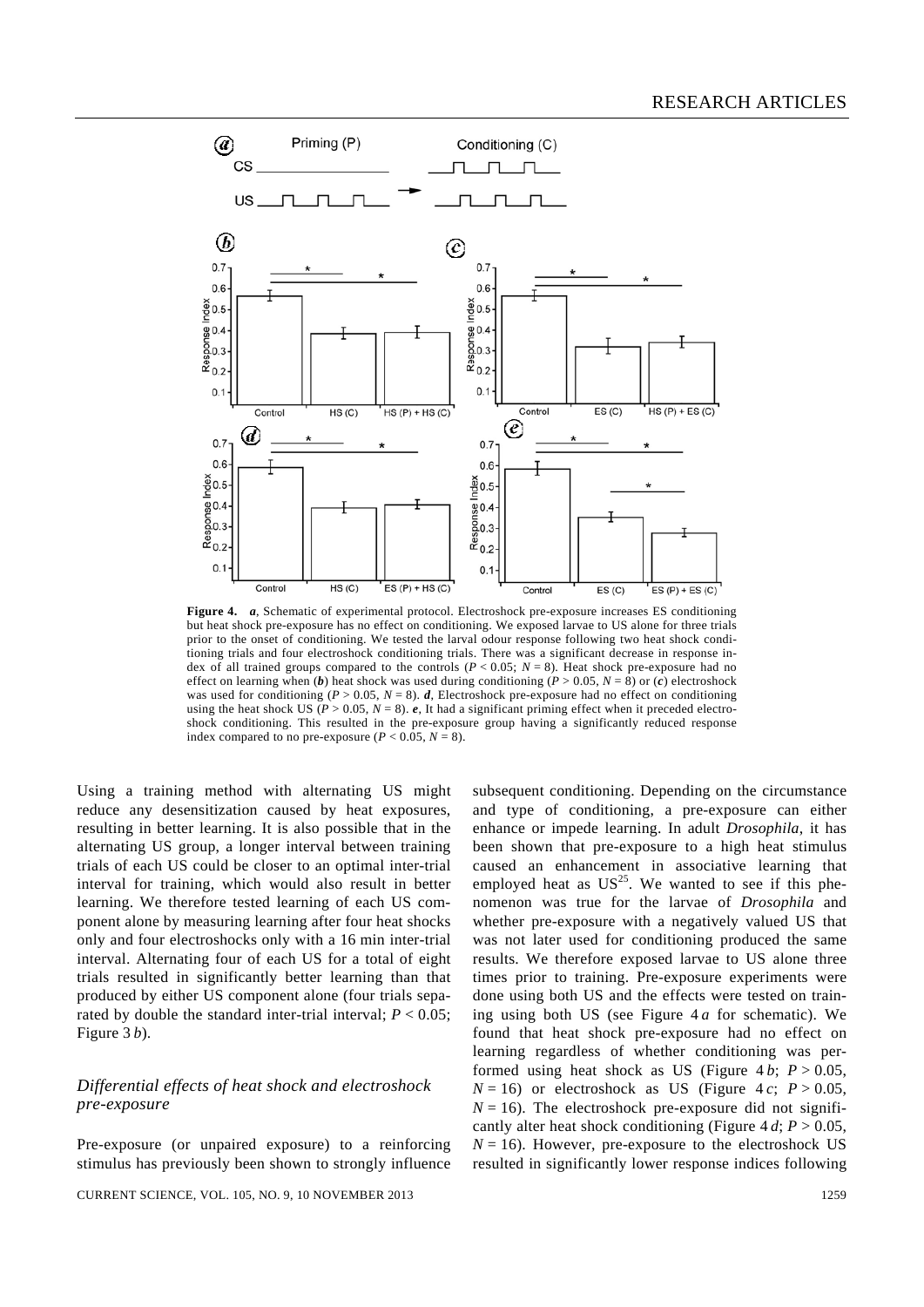subsequent electroshock training compared with a group with no pre-exposure (Figure 4 *e*;  $P < 0.05$ ,  $N = 16$ ).

#### **Discussion**

In this study we examined associative learning using two distinct negative reinforcements or training stimuli. The training or reinforcement signal in the Pavlovian learning literature is referred to as unconditioned stimuli, a term used in this communication. We wanted to determine whether two distinct US – heat shock and electroshock – shared a common neural representation in conditioning assays.

 We initially showed that the two punishments we use as US in this study have different sensory origins. We showed that a mutation in the *trpa1* gene disrupts noxious heat sensation (Figure 1 *b*) as well as learning when heat is used as US (Figure 1 *c*). This mutation, however, does not disrupt electroshock conditioning (Figure 1 *d*). It is unsurprising that during learning the processing of two aversive stimuli (heat shock and electroshock) is at least partially distinct. While it is currently unknown how electroshock is processed in larvae, the TRPA1 ion channel has been shown to be involved in the regulation of thermal nociception<sup>24</sup>, and this processing is distinct from other types of nociception such as mechanical nociception<sup>26–28</sup>. Similar to these observations, we showed that larvae with a mutation in the *trpa1* gene were unable to form significant conditioned associations when heat shock was used as US. These larvae were, however, able to learn normally when electroshock was used as US (Figure 1).

 To study whether there is a common underlying neural representation to punishment learning beyond the differing sensory origins, we paired an odour alternatingly with two distinct US during training. The learning produced by alternating US was equal to the use of a single US when two training trials were used (Figure 2). When eight trials were used, the alternating US group had identical learning to the electroshock group, but better learning compared with the heat shock group (Figure 3 *a*). We have previously shown that larvae become desensitized to aversive heat stimuli<sup>6</sup>. This likely accounts for the significantly higher learning we see when we use eight alternations of heat shocks and electroshocks compared to eight heat shocks alone.

 We also wanted to ensure that the learning seen in the alternating group was resulting from a combination of the two US rather than from a single US with improved training due to an increased inter-trial interval. In the alternating group there is approximately twice the normal intertrial interval separating exposures to one US (i.e. each HS trial is separated by 16.5 min from the nearest HS trial; see Figure 3 schematics). This could reduce any desensitization to a US and/or create an optimized learning protocol because of the different intervals between training trials. We found that the alternation of US for a total of eight trials produced better learning than that produced by either individual US within the alternating group (four trials of a single US separated by a double inter-trial interval; Figure 3 *b*).

 To further behaviourally address whether the two punishments were processed in the same manner, we explored the effects that the pre-exposure, or priming, of each punishment had on learning. In this experiment we exposed the fruit fly larvae to US alone prior to training (Figure 4 *a*). Priming has been previously shown to enhance learning in an adult fly assay<sup>25</sup>. We found that in electroshock conditioning, larvae become sensitized by preexposures to electroshock resulting in better learning. This phenomenon does not occur with heat shock preexposure. Additionally, electroshock pre-exposure does not produce sensitization to heat-shock conditioning and pre-exposures of heat shock do not sensitize the animals for electroshock conditioning (Figure 4). This indicates that even though alternating the two US during training produces equivalent learning to the use of a single US, the processing during conditioning is at least partially distinct for the two punishments.

 We propose that, despite the separate mechanisms for sensing and processing of two negative US, the negative value of US can become associated with a CS even when the identity of US changes. In this case, there would likely be a downstream convergence of the two negatively valued US signals. Another way to view this is that the neural pathways producing the conditioning from two separate US overlap downstream of the initial sensation. Therefore, when two separate US are associated with a single CS, the resulting conditioning is additive with successive trials similar to the use of a single US.

 Further study is needed to determine the exact neural networks involved in heat shock and electroshock conditioning. However, due to the essential role of dopamine in conditioning, this is a likely candidate for the site of convergence of training signals coming from separate sensory peripheral pathways. Recent work on *Drosophila*  has demonstrated a role for dopamine, serotonin and octopamine in coding for aspects of the US signal in conditioning4,8,29–35. In particular, *Drosophila* genetics has been elegantly used to dissociate the role of subsets of dopamine neurons in the coding of  $US^{36,37}$ . Therefore, it may be feasible in future studies to determine whether dopamine neurons are indeed the site of convergence for two distinct aversive training signals.

<sup>1.</sup> Aceves-Pina, E. O. and Quinn, W. G., Learning in normal and mutant *Drosophila* larvae. *Science*, 1979, **206***,* 93–96.

<sup>2.</sup> Gerber, B. and Stocker, R. F., The *Drosophila* larva as a model for studying chemosensation and chemosensory learning: a review. *Chem. Senses*, 2007, **32**, 65–89.

<sup>3.</sup> Honjo, K. and Furukubo-Tokunaga, K., Induction of cAMP response element-binding protein-dependent medium-term mem-